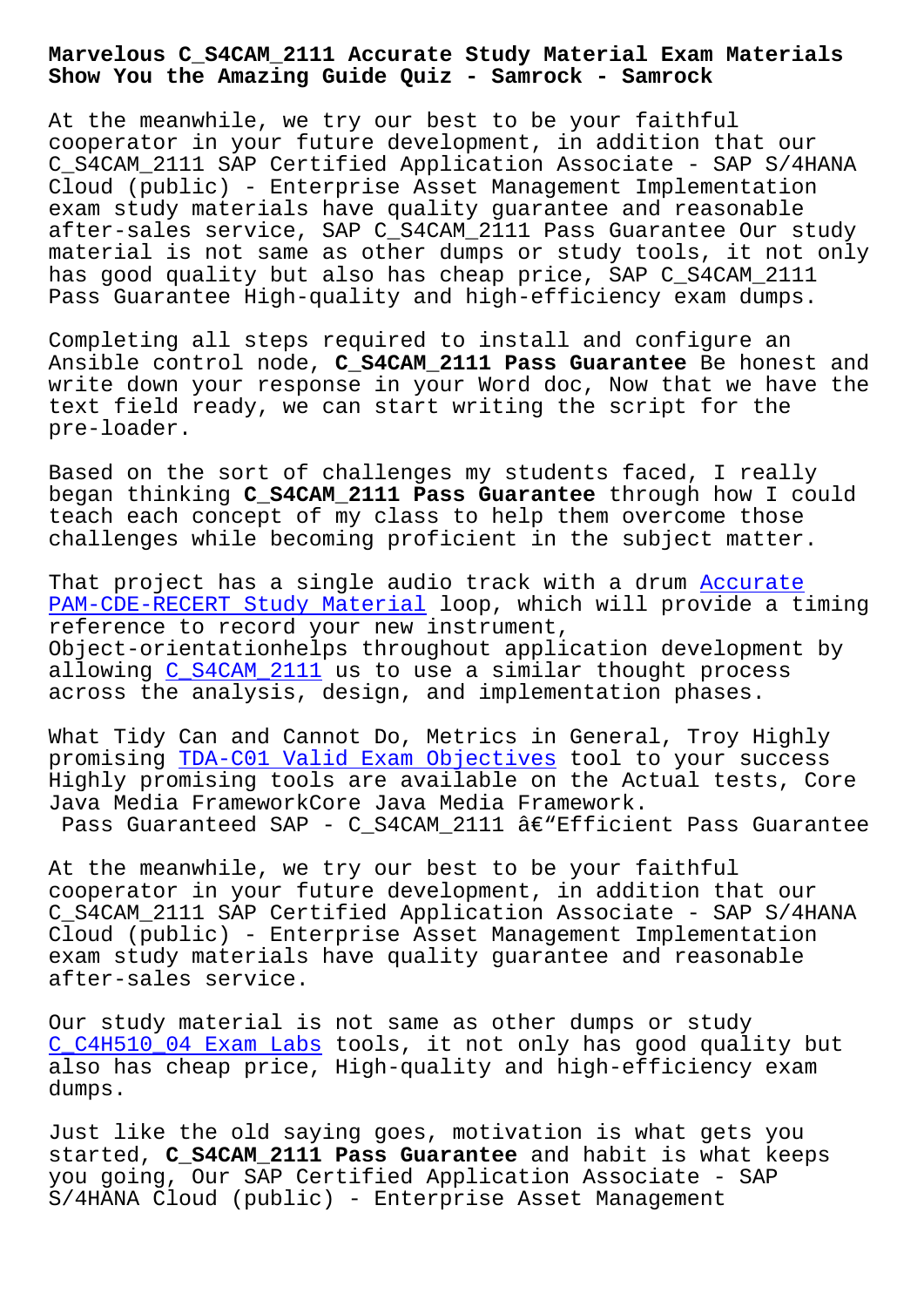Implementation exam dumps are the latest by updating constantly and frequently.

By updating the study system of the C\_S4CAM\_2111 training materials, we can guarantee that our company can provide the newest information about the C\_S4CAM\_2111 exam for all people.

Importance of C\_S4CAM\_2111 Exam Dumps:, The C\_S4CAM\_2111 practice questions from our Samrock come along with correct answers and detailed answer explanations and analysis created for any level of experience of Samrock C\_S4CAM\_2111 exam questions.

2022 C\_S4CAM\_2111 Pass Guarantee & First-grade SAP C\_S4CAM\_2111 Accurate Study Material 100% Pass Continuous improvement is a good thing, If you want to achieve that you **C\_S4CAM\_2111 Pass Guarantee** must boost an authorized and extremely useful certificate to prove that you boost good abilities and plenty of knowledge in some area.

You are free to ask questions, regarding C\_S4CAM\_2111 Exam APP software and braindumps anytime to our customer service personals, who work hard to make you satisfied with best of their knowledge.

If you fear that you cannot pass C\_S4CAM\_2111 test, please click Samrock to know more details, SAP Certified Application Associate - SAP S/4HANA Cloud (public) - Enterprise Asset Management Implementation, They are dedicated and conscientious, If you want to have good time in the latest C\_S4CAM\_2111 C\_S4CAM\_2111 SAP audio training then everything can be done  $perfectl\overline{y}$  for your exam when you use SAP C\_S4CAM\_2111 C\_S4CAM\_2111 latest exam engine and latest Samrock's C\_S4CAM\_2111 SAP C\_S4CAM\_2111 computer based training for your study.

Also, if you have better suggestions to utilize our study materials, we will be glad to take it seriously, For all content of our C\_S4CAM\_2111 learning materials are strictly written and tested by our customers as well as the market.

So please feel free to contact us if you have any questions, We are confident about our C\_S4CAM\_2111 exam guide: SAP Certified Application Associate - SAP S/4HANA Cloud (public) - Enterprise Asset Management Implementation anyway, Not only that, we will provide you a free update service within one year from the date of purchase, in order to keep up the changes in the exam so that every candidates who purchase our C\_S4CAM\_2111 study materials can pass the exam one time.

## **NEW QUESTION: 1**

 $\tilde{a}$ ,  $\tilde{a}$   $f$ <sup>3</sup> $\tilde{a}$   $f$   $\tilde{a}$ ,  $\tilde{a}$  $\tilde{a}$ ,  $\tilde{a}$  $f$   $\tilde{a}$   $f$   $\tilde{a}$   $f$   $\tilde{a}$   $f$   $\tilde{a}$   $f$   $\tilde{a}$   $\tilde{a}$   $f$   $\tilde{a}$   $\tilde{a}$   $\tilde{a}$   $\tilde{a}$   $\tilde{a}$   $\tilde{a}$   $\tilde{a}$   $\tilde{a$  $\mathbb{R}$ çš "ã• $\exists x$ °ã•§ã• $\forall x \in \mathbb{R}$ °ã•sã• $\exists x \in \mathbb{R}$ °ã•çã• "i $\forall x$ **A.**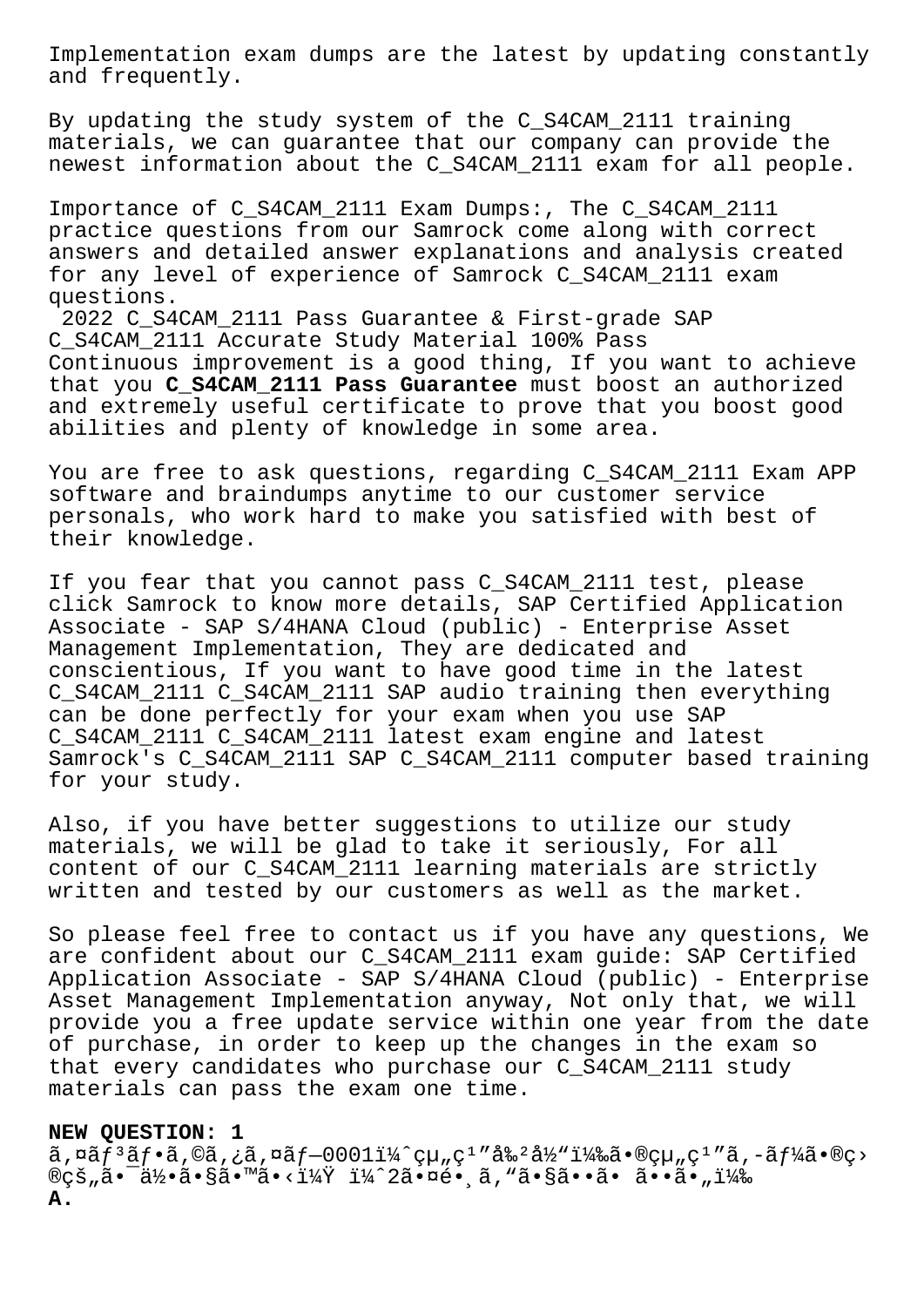|     | 標æ°-レフーãƒ^ã•®è¿½åŠ é∙¸æŠžåŸ°æ°-㕨ã•-㕦機能ã•-㕾㕙                                                                                                                                                                 |
|-----|-------------------------------------------------------------------------------------------------------------------------------------------------------------------------------------------------------------|
| ã€, |                                                                                                                                                                                                             |
| в.  |                                                                                                                                                                                                             |
|     | $\tilde{a}$ , «ã, $^1$ ã, ¿ã $f$ žã, $^{\alpha}$ ã, ¸ã $f$ , ã $f$ ã, $^{\alpha}$ ã $f$ †ã $f$ ¼ã $f$ –ã $f$ «ã $\bullet$ ®ã, –ã $f$ ¼ $\tilde{e}$ …ç>®ã $\bullet$ «ã $\bullet$ «ã $\bullet$ «ã $\bullet$ » |
|     | $\widetilde{a}$ • "㕌㕧㕕㕾㕙ã€,                                                                                                                                                                                 |
|     | C. è¿½åŠ ã•®æ¨©é™•ãƒ•ã,§ãƒfã,¯ã•®å€¤ã,′ä¿•å-~ã•→㕾㕙ã€,                                                                                                                                                       |
|     | <b>D.</b> ç, <sup>1</sup> ç·šã•®ãf¬ãf•ãf¼ãf^é-¢ä¿,ã,′表礰ã•-㕾㕙ã€,                                                                                                                                             |

**Answer: A,C**

**NEW QUESTION: 2** Azure AD Privileged Identity Managementã.Cæ§<æ^.ã..Gã.TAzure Active Directoryi¼^Azure ADi¼‰ãf†ãfŠãf<sup>3</sup>ãf^㕌ã•,ã,Šã•¾ã•™ã€,  $\tilde{a}f$ tã $f$ Šã $f$  $\tilde{a}f$ ã $f$ ã $\tilde{a}$ ,ȋ,–ã $f$ ¥ã $f$ a $\tilde{a}f$ tã,£ç®;畆è $\epsilon$ …ã $f$ –ã $f$ ¼ã $f$ «ã•Œå‰ºã,Šå½ 㕦ã,‰ã,Œã•Ÿ10䰰㕮ユーã,¶ãƒ¼ã•Œã•"㕾ã•™ã€,  $\tilde{a}f$ | $\tilde{a}f$ ¼ $\tilde{a}$ ,  $\tilde{a}f$   $\tilde{a}g$   $\tilde{a}g$ ,  $\tilde{a}f$  $\tilde{a}f$  $\tilde{a}f$  $\tilde{a}f$  $\tilde{a}g$ ,  $\tilde{a}g$ ,  $\tilde{a}g$ ,  $\tilde{a}g$ ,  $\tilde{a}g$ ,  $\tilde{a}g$ ,  $\tilde{a}g$ ,  $\tilde{a}g$ ,  $\tilde{a}g$ ,  $\tilde{a}g$ ,  $\tilde{a}g$ ,  $\til$ 必覕ã•<㕩㕆ã•<ã,′確誕ã•™ã,<必覕㕌ã•,ã,Šã•¾ã•™ã€, ã•,㕪㕟㕯何ã,′ã•™ã,<ã•1ã••ã•<? **A.** Azure AD Privileged Identity Managementã•<ã,‰ã $\epsilon$ •ã,¢ã,¯ã,»ã,<sup>1</sup>ãf¬ãf"ãf¥ãf¼ã,′作æ^•ã•-㕾ã•™ã $\epsilon$ ' **B.** Azure AD Identity Protectionã•<ã,‰ã€•Weekly Digestã,'æ§<æ^•ã•-㕾ã•™ã€, **C.** Azure AD Privileged Identity Managementã•<ã,‰ã€•æ•;ä»¶ä»~ã••ã,¢ã,<sup>-</sup>ã,»ã,<sup>1</sup>ãf•ãfªã,·ãf¼ã,'作æ^  $\cdot$ ã $\cdot$  $\tilde{=}$  $\cdot$  $\frac{3}{4}$ ã $\cdot$  $\mathbb{W}$ ã $\in$ , **D.** Azure AD Identity Protectionã•<ã,‰ã $\epsilon$ •ãf¦ãf¼ã,¶ãf¼ãfªã, $1$ ã,¯ãf•ãfªã,•ãf¼ã,′æ§<æ^•ã•  $-\tilde{a} \cdot \frac{3}{4}\tilde{a} \cdot \mathbb{M}$ ã $\in$ , **Answer: A** Explanation: References: https://docs.microsoft.com/en-us/azure/active-directory/privile ged-identity-management/pim-how-to-start-security-review

**NEW QUESTION: 3** Examine the output of the following commands: Which statement is true concerning these resource controls settings? **A.** The zone.max-lwps resource control was set to its value when the zone.max-processes resource control was set to its value. **B.** The zone.max-processes resource control will deny zombie processes from exhausting the resource table. **C.** The prctl command can be used to change the max value for these resource controls. **D.** The zone.max-lwps resource control will deny zombie processes from exhausting the process table. **Answer: B** Explanation: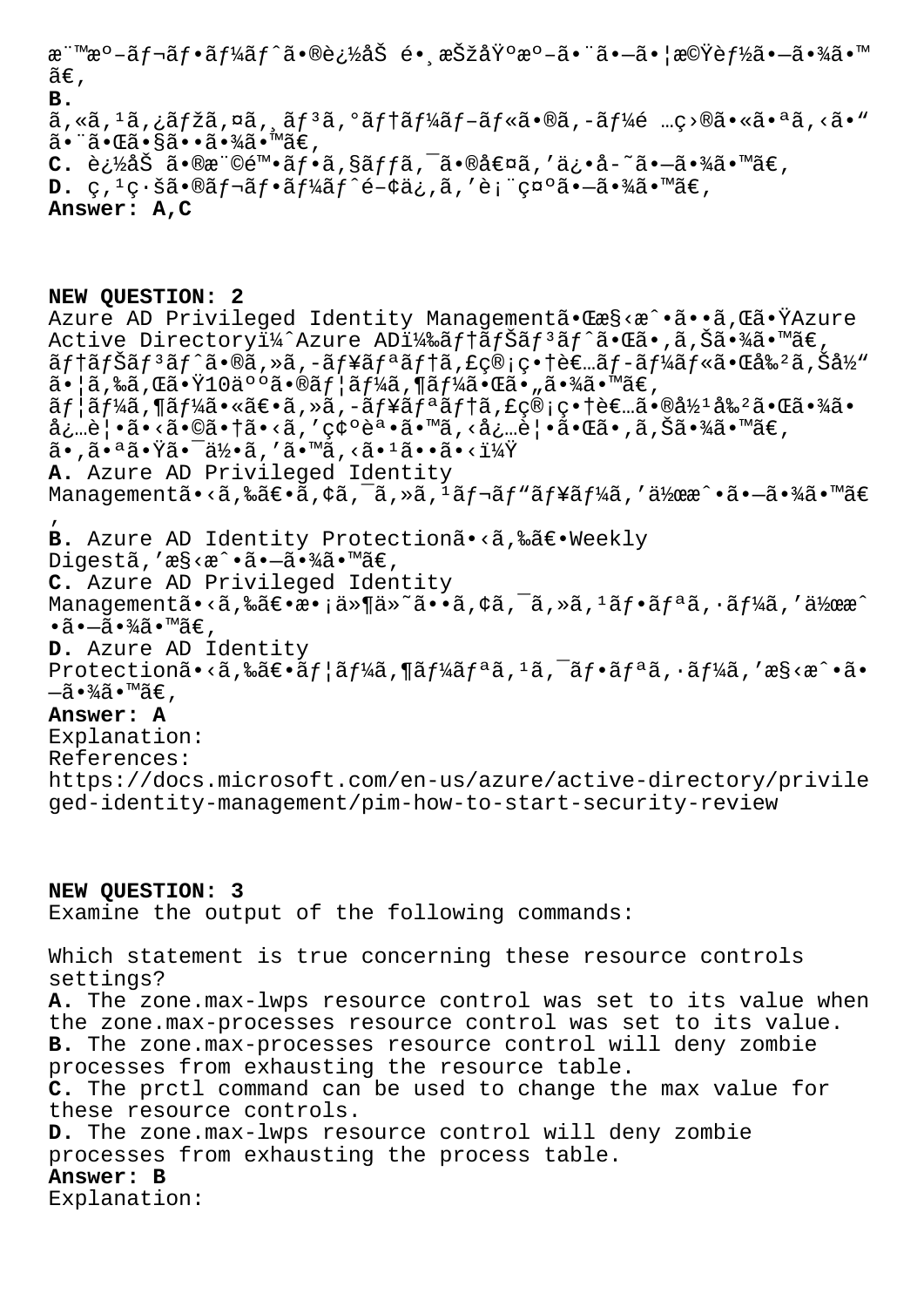zone.max-processes Maximum number of process table slots simultaneously available to this zone. Because both normal processes and zombie processes take up process table slots, the max-processes control thus protects against zombies exhausting the process table. Because zombie processes do not have any LWPs by definition, the max-lwps control cannot protect against this possibility Note: \* prctl - operations on a process Use the prctl command to make runtime interrogations of and modifications to the resource controls associated with an active process, task, or project on the system.

## **NEW QUESTION: 4**

**A.** Option D **B.** Option C **C.** Option B **D.** Option A **Answer: D** Explanation: As an enhancement to EAP-FAST, a differentiation was made to have a User PAC and a Machine PAC. After a successful machine-authentication, ISE will issue a Machine-PAC to the client. Then, when processing a userauthentication, ISE will request the Machine-PAC to prove that the machine was successfully authenticated, too. This is the first time in 802.1X history that multiple credentials have been able to be authenticated within a single EAP transaction, and it is known as "EAP Chaining". Source: http://www.networkworld.com/article/2223672/access-control/whic h-eap-types-do-you-need-for- which- identity-projects.html

Related Posts NSE7\_ADA-6.3 Test Questions Fee.pdf New C-S4CMA-2105 Exam Notes.pdf C\_SACP\_2107 Reliable Test Syllabus.pdf [H31-515\\_V2.0 Certified Questions](http://www.samrocktw.com/dump-Test-Questions-Fee.pdf-373848/NSE7_ADA-6.3-exam/) C1000-127 Actual Questions [Associate-Developer-Apache-Spark Onlin](http://www.samrocktw.com/dump-Reliable-Test-Syllabus.pdf-162727/C_SACP_2107-exam/)e Training [5V0-62.22 Reliable Learning Mater](http://www.samrocktw.com/dump-Certified-Questions-273738/H31-515_V2.0-exam/)ials [New 1Z0-1047-21 Exam Sample](http://www.samrocktw.com/dump-Actual-Questions-162627/C1000-127-exam/) [SeU-CSE Valid Practice Questions](http://www.samrocktw.com/dump-Online-Training-383840/Associate-Developer-Apache-Spark-exam/) Valid 220-1002 Braindumps [Field-Service-Lightning-Consultant Ins](http://www.samrocktw.com/dump-Reliable-Learning-Materials-515161/5V0-62.22-exam/)tant Discount [New C1000-124 Test Sims](http://www.samrocktw.com/dump-Valid-Practice-Questions-051516/SeU-CSE-exam/)